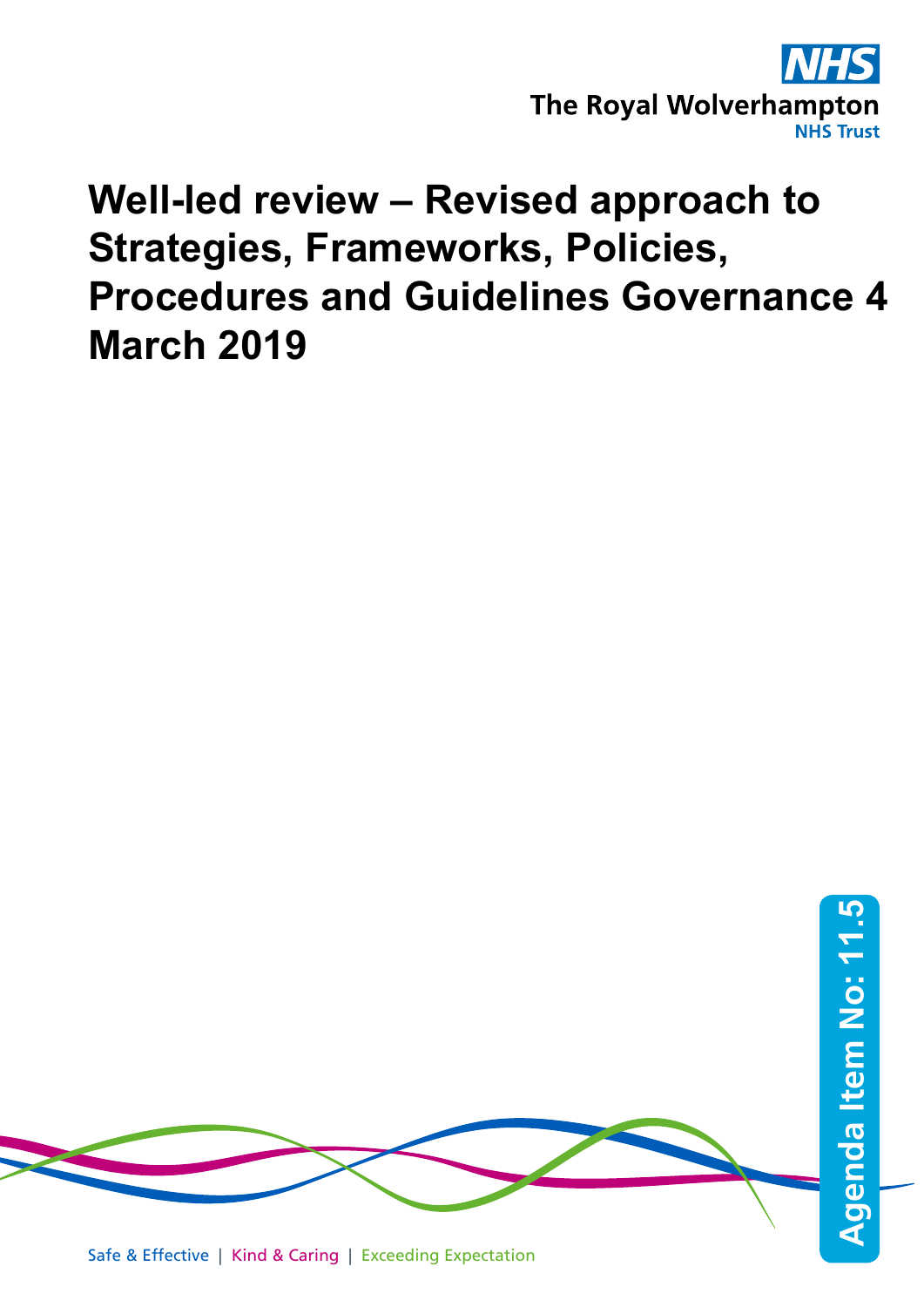| <b>Trust Board Report</b>                                      |                                                                                                                                                                                                                                                                                                                                                             |  |
|----------------------------------------------------------------|-------------------------------------------------------------------------------------------------------------------------------------------------------------------------------------------------------------------------------------------------------------------------------------------------------------------------------------------------------------|--|
| <b>Meeting Date:</b>                                           | 4 March 2019                                                                                                                                                                                                                                                                                                                                                |  |
| Title:                                                         | Well-led review - Revised approach to Strategies, Frameworks, Policies,<br><b>Procedures and Guidelines Governance</b>                                                                                                                                                                                                                                      |  |
| <b>Executive</b><br><b>Summary:</b>                            | As part of the preparation for the next CQC Well-led inspection, the Trust has<br>commenced a review and revision of the governance of the Trust Strategies<br>et al and their accessibility to staff.                                                                                                                                                      |  |
| <b>Action</b><br><b>Requested:</b>                             | Receive and note the overall Report and approach and take appropriate<br><b>Assurance from.</b><br>Approve the withdrawal and extension of the identified Strategies.                                                                                                                                                                                       |  |
| For the attention<br>of the Board                              |                                                                                                                                                                                                                                                                                                                                                             |  |
| <b>Assure</b>                                                  | The governance of Strategies et al is undergoing review and refresh in<br>$\bullet$<br>line with good governance requirements.                                                                                                                                                                                                                              |  |
| <b>Advise</b>                                                  | There is a period of review and revision where not all aspects are<br>$\bullet$<br>immediately up to date.                                                                                                                                                                                                                                                  |  |
| <b>Alert</b>                                                   | There will be a changed process for local procedure management and<br>$\bullet$<br>governance that will take a period of time to be briefed, enacted, shared<br>and fully operated.                                                                                                                                                                         |  |
| <b>Author + Contact</b><br><b>Details:</b>                     | Email keith.wilshere1@nhs.net<br>Tel 01902 694294                                                                                                                                                                                                                                                                                                           |  |
| <b>Links to Trust</b><br><b>Strategic</b><br><b>Objectives</b> | 2. Proactively seek opportunities to develop our services<br>4. Attract, retain and develop our staff, and improve employee engagement<br>5. Maintain financial health - Appropriate investment to patient services<br>6. Be in the top 25% of all key performance indicators                                                                               |  |
| <b>Resource</b><br><b>Implications:</b>                        | None                                                                                                                                                                                                                                                                                                                                                        |  |
| <b>CQC Domains</b>                                             | <b>Well-led:</b> the leadership, management and governance of the organisation make sure it's<br>providing high-quality care that's based around individual needs, that it encourages learning<br>and innovation, and that it promotes an open and fair culture.                                                                                            |  |
| <b>Equality and</b><br><b>Diversity Impact</b>                 | No impact identified.                                                                                                                                                                                                                                                                                                                                       |  |
| <b>Risks: BAF/TRR</b><br><b>Public or Private:</b>             | Public                                                                                                                                                                                                                                                                                                                                                      |  |
| <b>Other formal</b><br>bodies involved:                        | QGAC, Audit Committee                                                                                                                                                                                                                                                                                                                                       |  |
| <b>References</b>                                              | <b>CQC Well-led Framework</b>                                                                                                                                                                                                                                                                                                                               |  |
| <b>NHS</b><br><b>Constitution:</b>                             | In determining this matter, the Board should have regard to the Core<br>principles contained in the Constitution of:<br>Equality of treatment and access to services<br>High standards of excellence and professionalism<br>Service user preferences<br>Cross community working<br><b>Best Value</b><br>Accountability through local influence and scrutiny |  |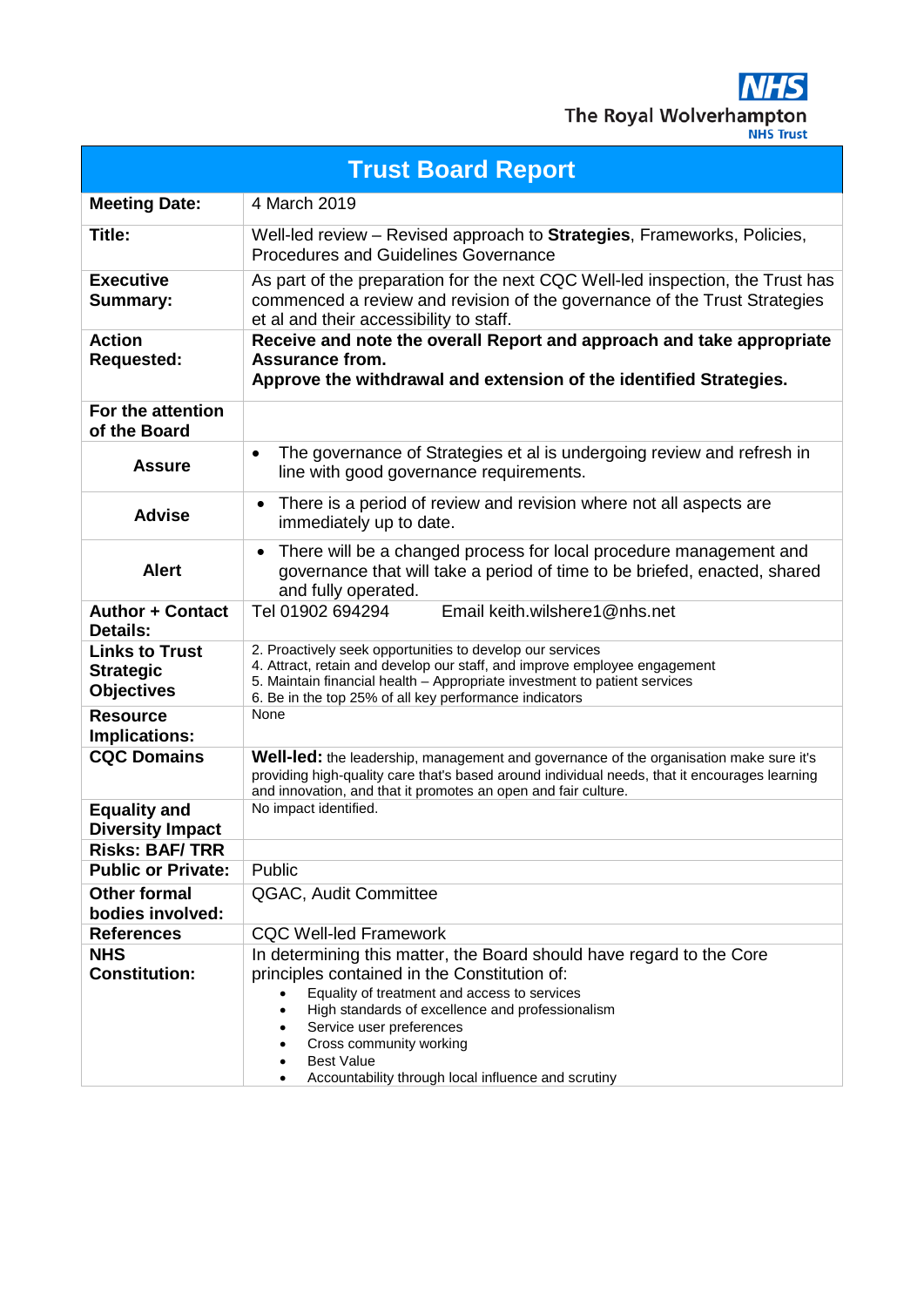|                | <b>Report Details</b>                                                                                                      |  |
|----------------|----------------------------------------------------------------------------------------------------------------------------|--|
| 1              | This paper briefly outlines the Trust revised approach to the good governance of Strategies,                               |  |
|                | Frameworks, Policies, Procedures and Guidelines.                                                                           |  |
| $\overline{2}$ | The Trust Policy (OP01) has been revised to be easier to use and encompass areas not                                       |  |
|                | previously covered particularly Strategies, frameworks and Local Procedures and Guidelines.                                |  |
|                | The Trust is also aiming to publish on the Trust Web Site all applicable Strategies,                                       |  |
|                | Frameworks, Policies, Procedures and Guidelines during 2019.                                                               |  |
| 3              | This initial report focusses on Strategies linked to the Trust Strategic Objectives.                                       |  |
|                | Subsequent reports will focus on the structure, the approach to Frameworks, Policies,                                      |  |
|                | Procedures, Guidelines and the management process/system and scheme of delegation.                                         |  |
| 4              | What are we doing?                                                                                                         |  |
|                | Transfer to new procured system for tracking and management.<br>$\bullet$                                                  |  |
|                | Revised OP01 with revised definitions                                                                                      |  |
|                | Review of existing documents encompassed by OP01<br>٠                                                                      |  |
|                | Review and re-design of the Intranet Access for staff<br>$\bullet$                                                         |  |
|                | Review that all are up to date and fit for purpose<br>$\bullet$                                                            |  |
|                | Removal of any out of date and/or no longer required<br>٠                                                                  |  |
|                | Establish controls around intranet publication of local procedural documents                                               |  |
| 5              | Why are we doing it?                                                                                                       |  |
|                | It's the right thing to do<br>$\bullet$                                                                                    |  |
|                | It supports improving patient safety, clinical effectiveness and outcomes<br>$\bullet$                                     |  |
|                | It supports our staff better in and with what they need to do<br>$\bullet$                                                 |  |
|                | It covers our legal requirements<br>$\bullet$                                                                              |  |
|                | Part of KLOE's for Well-led<br>$\bullet$                                                                                   |  |
|                | It can be cost-efficient and effective                                                                                     |  |
|                | $\bullet$                                                                                                                  |  |
|                | It aligns our strategic objectives to work activity<br>٠                                                                   |  |
|                | Enables cascade of objectives and outcomes across the organisation<br>What will be outcome be?                             |  |
| 6              |                                                                                                                            |  |
|                | Sound, up to date, easy to find documents to support staff working<br>$\bullet$                                            |  |
|                | Assurance that all are well governed<br>$\bullet$                                                                          |  |
|                | Tie in to Trust Strategic objectives                                                                                       |  |
|                | Support demonstrating the principles and practice of a well-led organisation                                               |  |
| $\overline{7}$ | For approval;                                                                                                              |  |
|                | The Trust Policy Group and Trust Management Committee recommend the removal of the                                         |  |
|                | following Strategies on the basis that they are no longer required and any future needs are                                |  |
|                | covered by other Strategies already in place.<br>Nursing, Health Visiting and midwifery Strategy 2015 - 2018 - superseded. |  |
|                | Nursing and Midwifery Strategy action plan 2015 - superseded.                                                              |  |
|                | Governance Strategy Primary Care Directorate - 2017 - superseded.                                                          |  |
|                | Contracting & Communications Strategy - expired April 2014 - no longer required.                                           |  |
|                | Communication Strategy - expired April 2014 - no longer required.                                                          |  |
| 8              | For approval:                                                                                                              |  |
|                | The Trust Policy Group and Trust Management Committee recommend the following new,                                         |  |
|                | revised or extended Strategies for approval as per OP01.                                                                   |  |
|                | Mortality Strategy 2019-2022 (previous draft was 2018-2019).                                                               |  |
|                | Cleaning Strategy 2018-2021 (previous draft was 2016-2018).                                                                |  |
|                | An extension of 12 months for the Information Governance Strategy 2019 -2020                                               |  |
|                | (previous draft 2016 – 2019).                                                                                              |  |